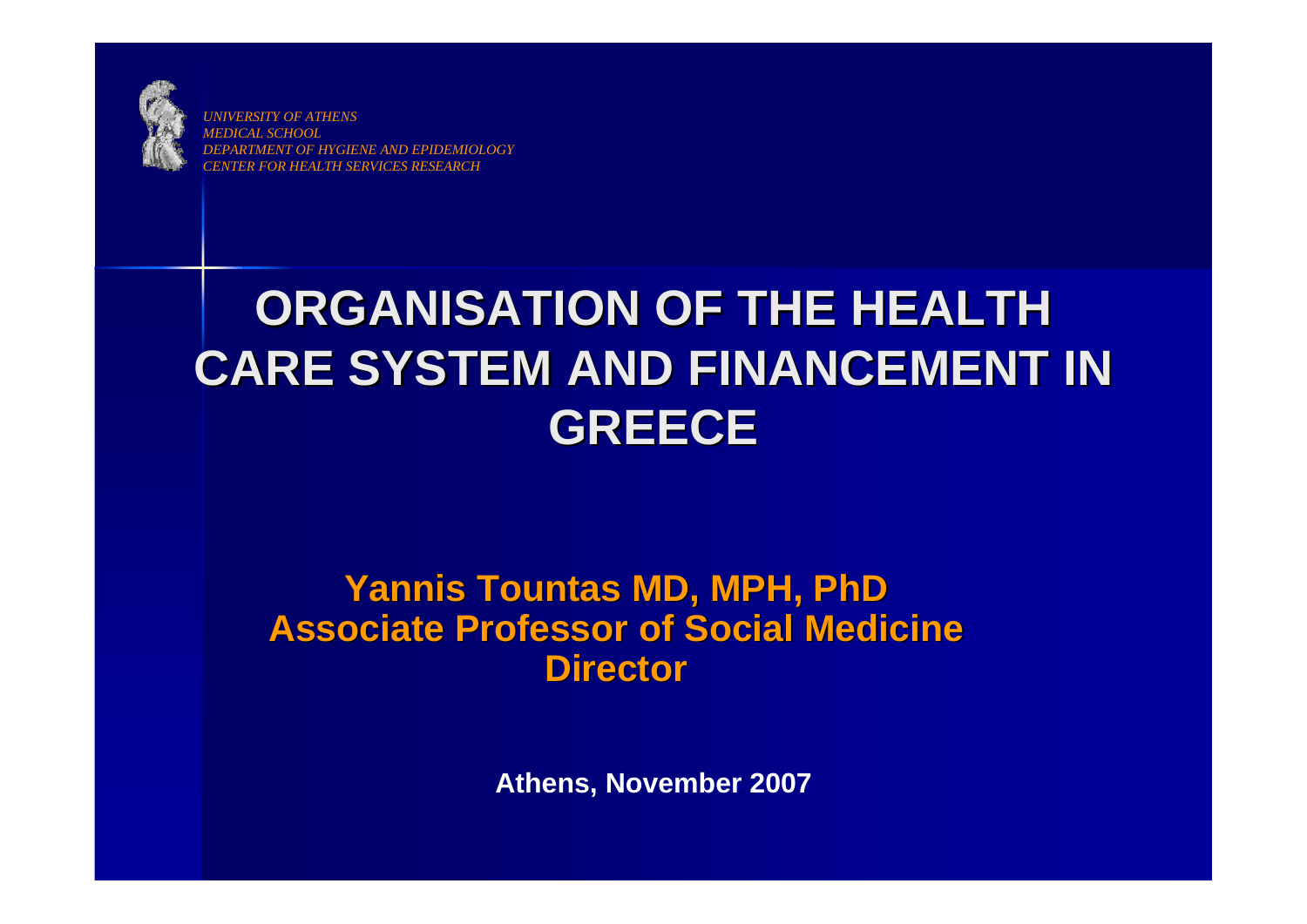### **Organization and financing of health services**



Tountas et al. (2002)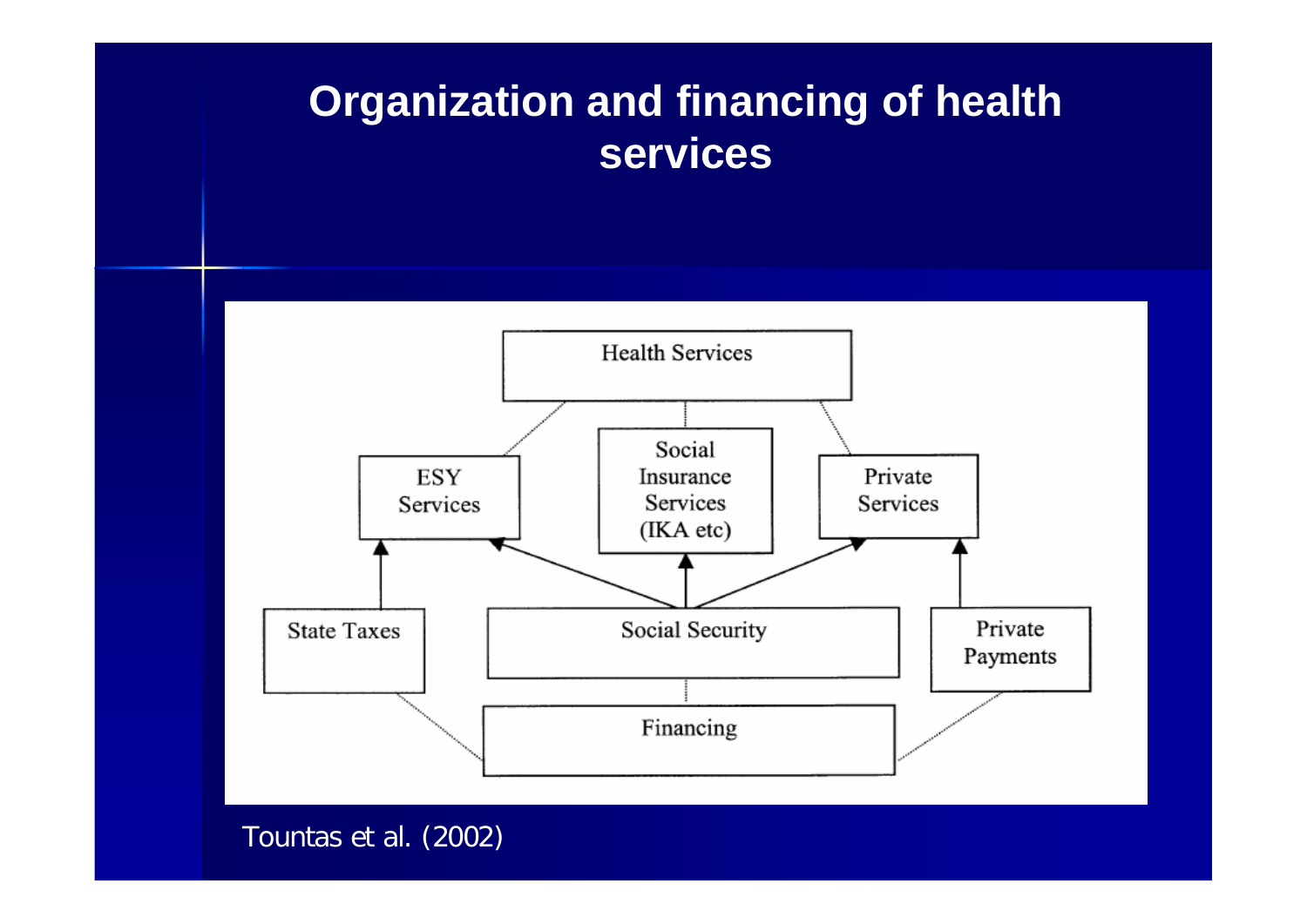### **Primary Health Services in Greece**

#### **ESY**

- Primary ٠ **Health Centers**
- Medical  $\bullet$ Dispensaries
- Hospital's  $\bullet$ Outpatient Departments

#### **Social Security**

- Polyclinics ۰ (mainly IKA)
- Contracted  $\bullet$ private physicians

#### **Local Authority**

- Polyclinics ٠
- Medical ٠ Dispensaries

#### **Private Sector**

- Private doctors ٠
- Diagnostic centers
- Private  $\bullet$ hospital's outpatient departments

#### Tountas et al. (2002)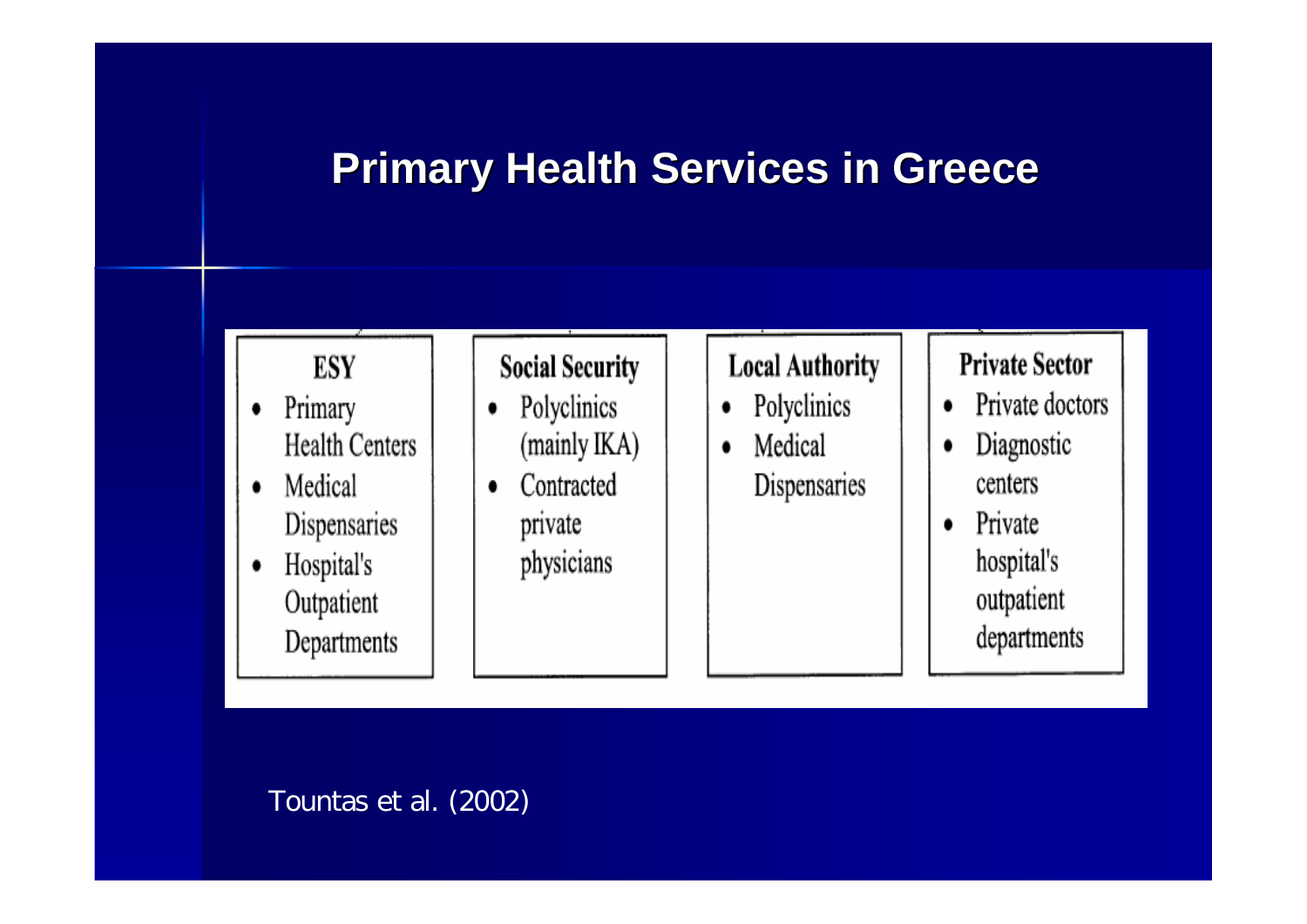### **Hospital infrastructure in Greece (2004) Hospital infrastructure in Greece (2004)**

|                     | <b>PUBLIC</b> |             | <b>PRIVATE NON-PROFIT</b> | TOTAL  |  |
|---------------------|---------------|-------------|---------------------------|--------|--|
| Number of hospitals | 141           | 172         | $\sigma$                  | 319    |  |
| Number of beds      | 35.805(69%)   | 14.515(28%) | 1.548(3%)                 | 51.871 |  |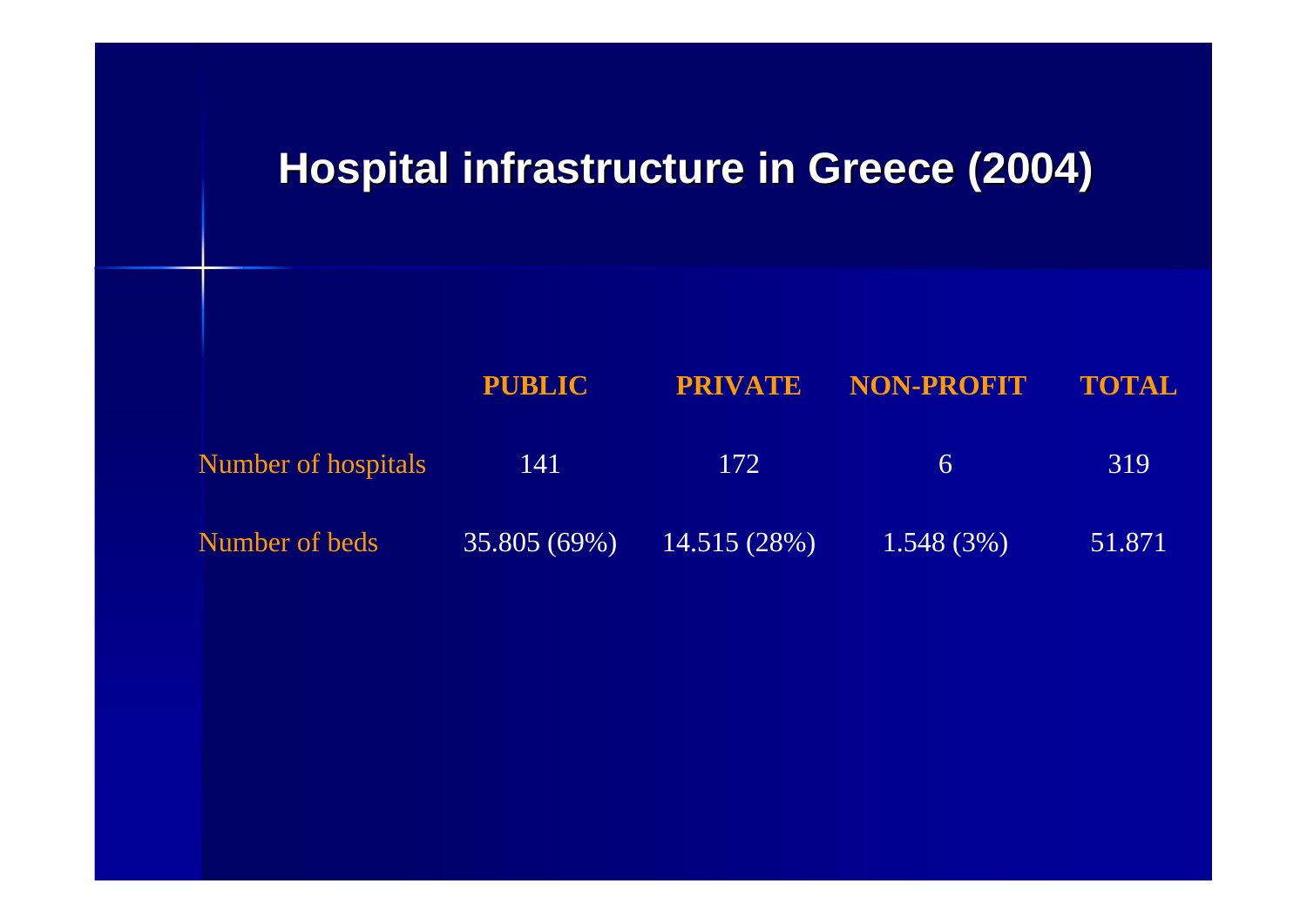# **Health expenditure in Greece as a percentage of GNP (1960 percentage of GNP (1960 -2005)**

|                                               | 1960 | 1970 | 1980 | 1990 | 2000 | 2005 |
|-----------------------------------------------|------|------|------|------|------|------|
| Total health expenditure<br>in OECD           | 4,0  | 5,3  | 6,7  | 7,5  | 8,0  | 8,9  |
| Total health expenditure<br>in Greece         | 3,3  | 5,1  | 6,1  | 7,5  | 9,1  | 10,1 |
| <b>Public health expenditure</b><br>in Greece | 1.9  | 2,6  | 3,4  | 4,4  | 5,2  | 5,3  |
| Private health expenditure<br>in Greece       | 1,4  | 2,5  | 2,7  | 3,1  | 3,9  | 4,8  |

Soulis (1998), Souliotis (2000), OECD (2006)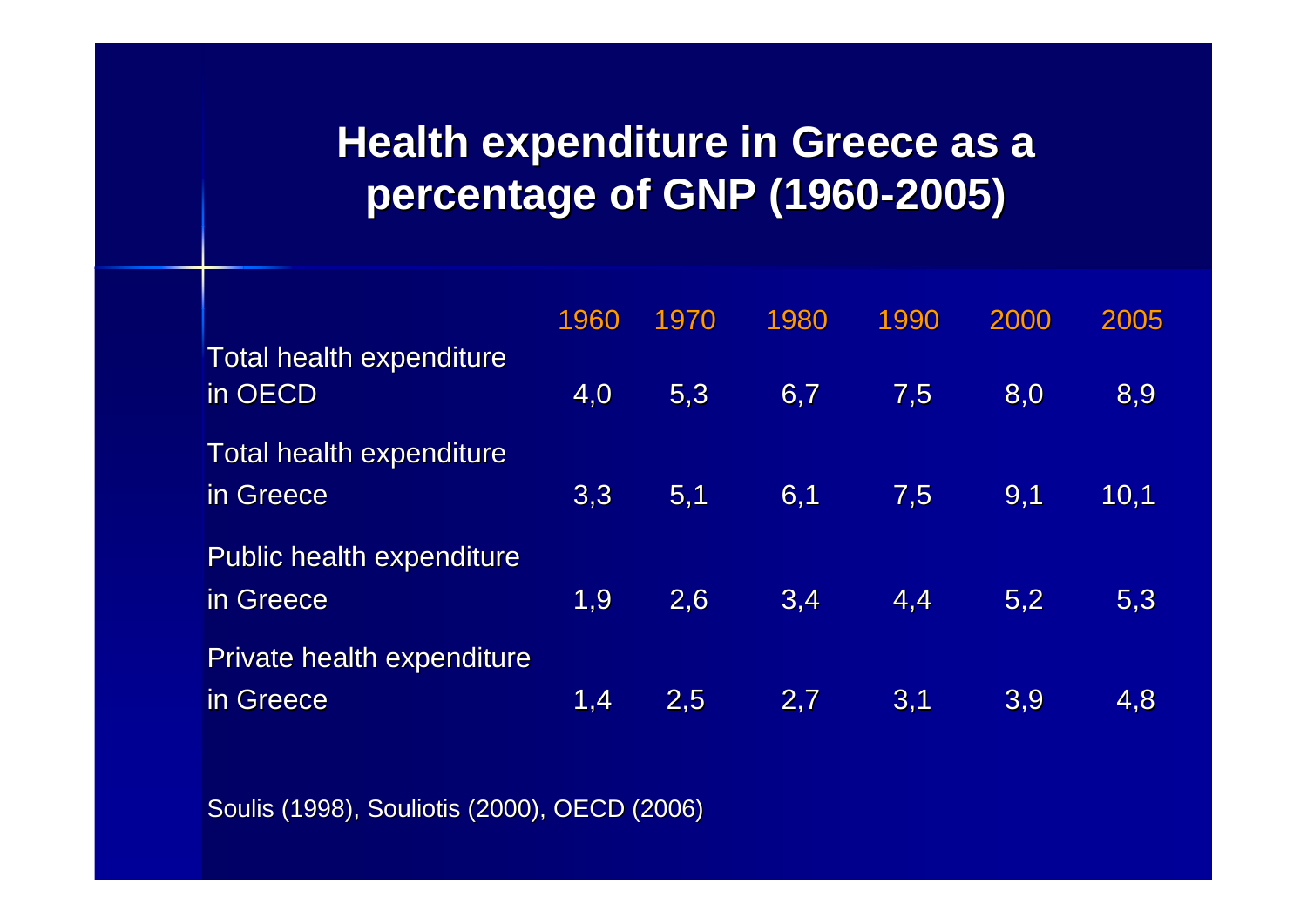### **Public and private expenditure in Greece (1980 -2000)**



OECD (2002)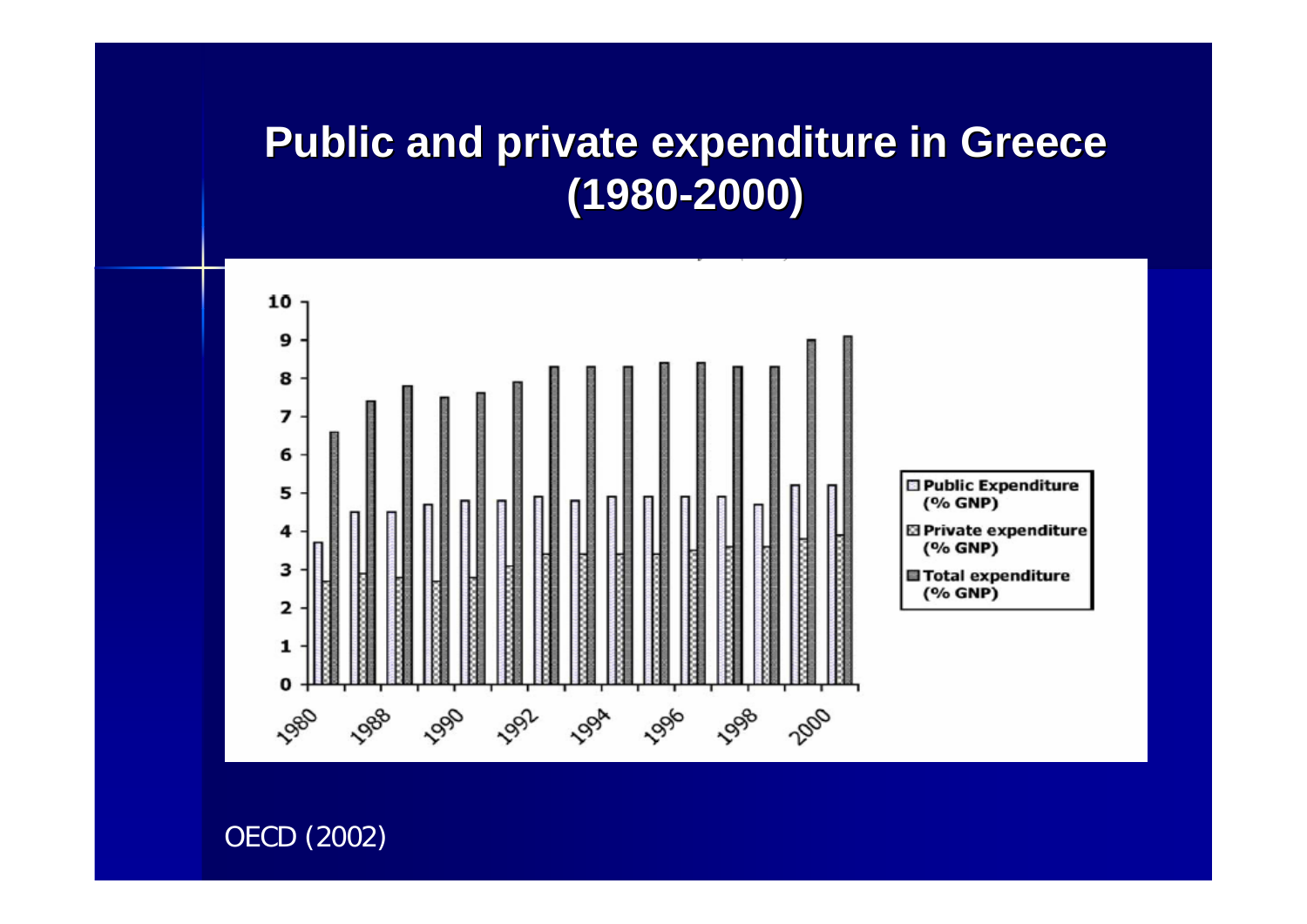# **Distribution of public expenditure according to different health sectors (2001) according to different health sectors (2001)**



Souliotis (2002)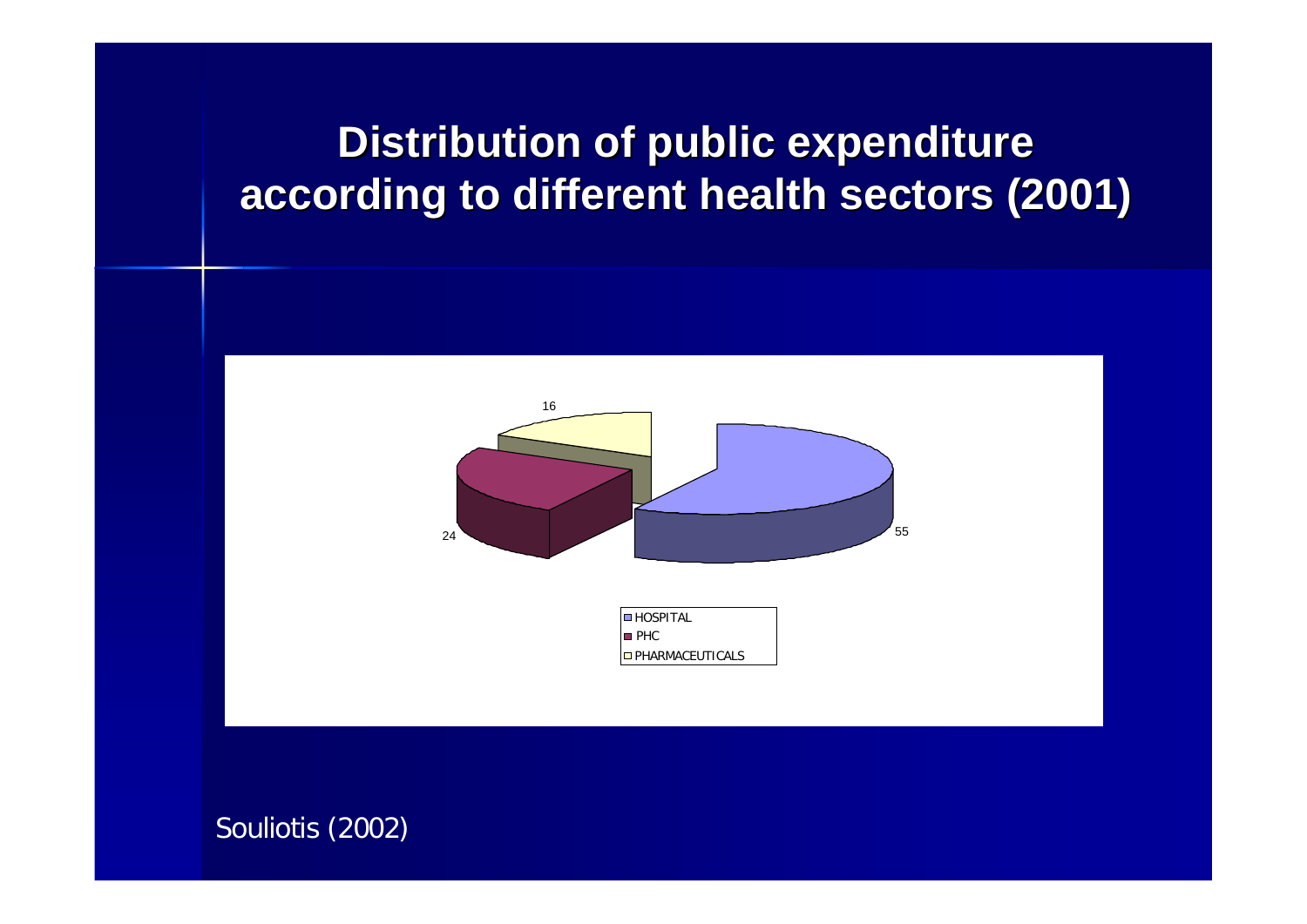# **Distribution of private expenditure according to different health sectors (2001) according to different health sectors (2001)**



Souliotis (2002)